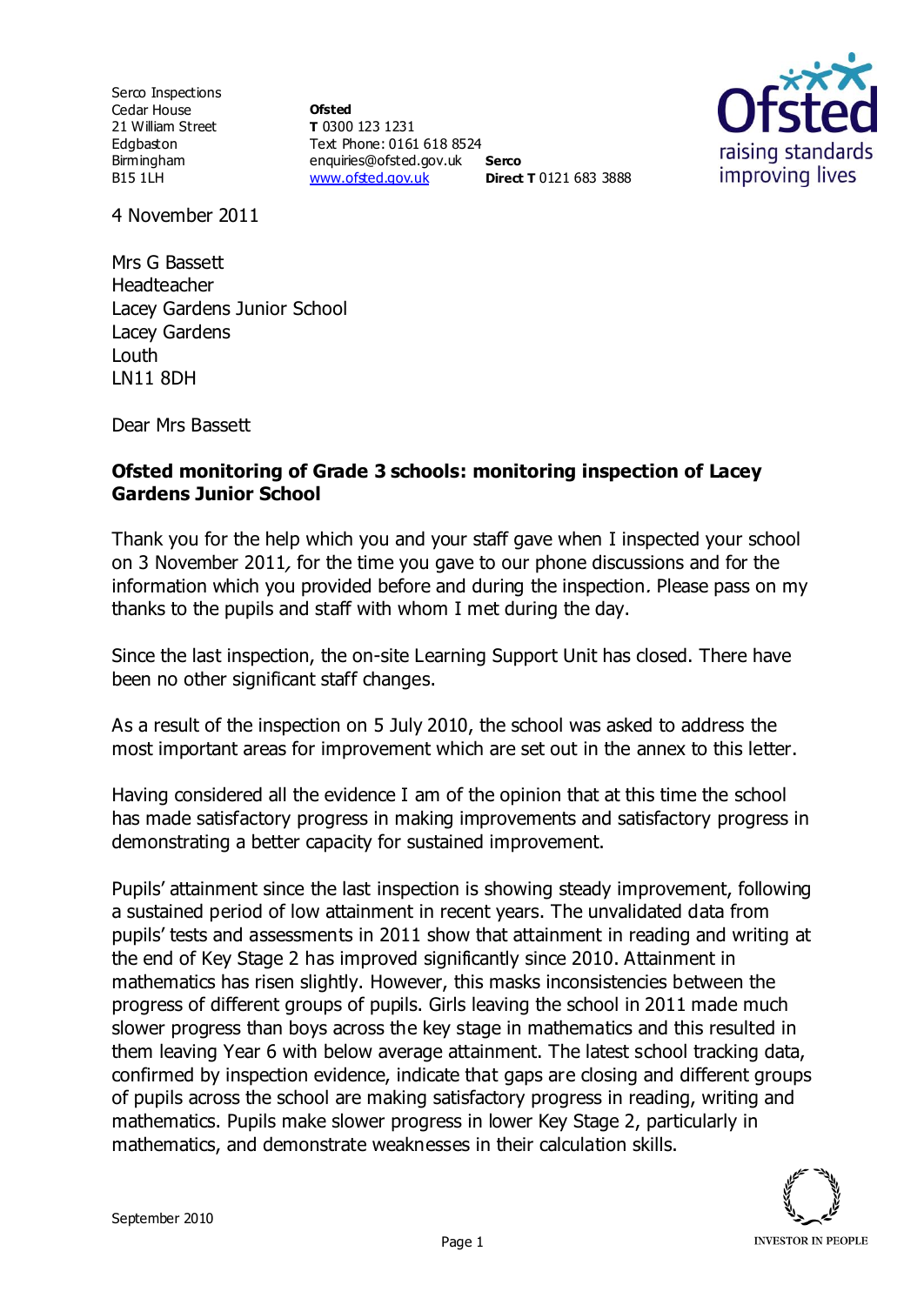

Pupils made at least satisfactory and more often good progress in the lessons seen during the inspection. Senior leaders' monitoring indicates that the set target of 80% good or better teaching across the school by July 2011 has been achieved. Teachers have improved the ways in which they use day-to-day assessment to support pupils' learning. For example, teachers' good and skilful use of questioning to ascertain the understanding of learners was a strong feature in all lessons observed. Skilful questioning also challenges pupils effectively in developing their speaking and thinking skills. Routinely, the teachers' planning focuses on clear learning objectives and, in lessons, the teachers explain carefully what they expect the pupils to learn so that they understand what they have to do. In most lessons, learning activities are appropriate and meet the needs and abilities of different groups of pupils, including the more able. However, on some occasions the pace of learning is still too slow and pupils spend too much time listening to the teacher, or simply copying out information. Pupils make slower progress in these lessons, and more-able pupils say that they find work to be too easy for them.

Pupils in some classes have individual writing and mathematics targets but there is no consistent system in place across the school to provide pupils with subjectspecific, individual targets. In classes where targets are displayed on walls, pupils are still not able to explain the next steps they need to take in order to improve their learning, demonstrating that current systems are ineffective. This remains a priority for the school before the next inspection. There are examples of good quality written feedback in pupils' exercise books. Teachers' comments in these books explain clearly how pupils can improve their work. However, there remain some inconsistencies across the school in the quality of marking and feedback. The quality of teachers' marking in literacy books is often of better quality than in mathematics books, providing greater detail, clarity and guidance for learners.

The school has made satisfactory progress in demonstrating a better capacity to improve. The school has well-developed and improved systems in place to track the performance of pupils over time. However, action and improvement plans do not support rapid improvement as well as they could do. This is because some of the school's priorities are not covered in sufficient depth, for example the development of pupils' calculation skills in mathematics. Furthermore, action plans do not clearly lay out who will be responsible for monitoring the impact and effectiveness of actions, or over what period of time. Leaders of English and mathematics are also members of the school's senior leadership team. They play an active and effective role in monitoring the quality of teaching and in analysing pupils' performance data. Leaders with other responsibilities, including subject or theme co-ordination roles, do not frequently have the opportunity to observe and support the improvement of their colleagues' teaching. This means that the features of the best teaching practice are not consistently embedded across the school.

Professional partners, working in collaboration with the local authority have supported the school effectively since the last inspection. Detailed monitoring reports have accurately identified the school's strengths and areas for further development

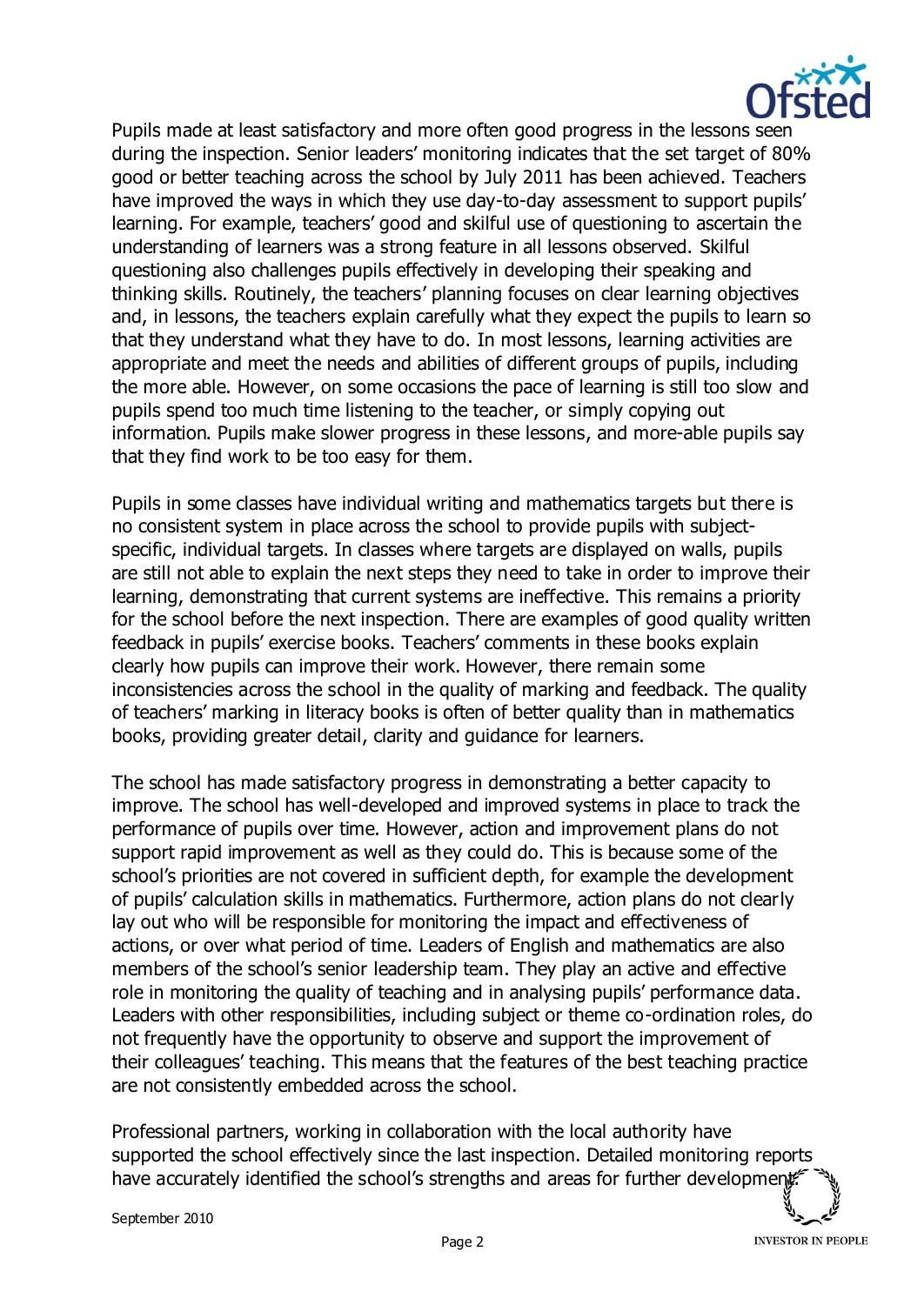

The central record of suitability checks on staff was scrutinised during this visit and found to meet current government requirements.

I hope that you have found the inspection helpful in promoting improvement in your school. This letter will be posted on the Ofsted website.

Yours sincerely

Jeremy Spencer **Her Majesty's Inspector**